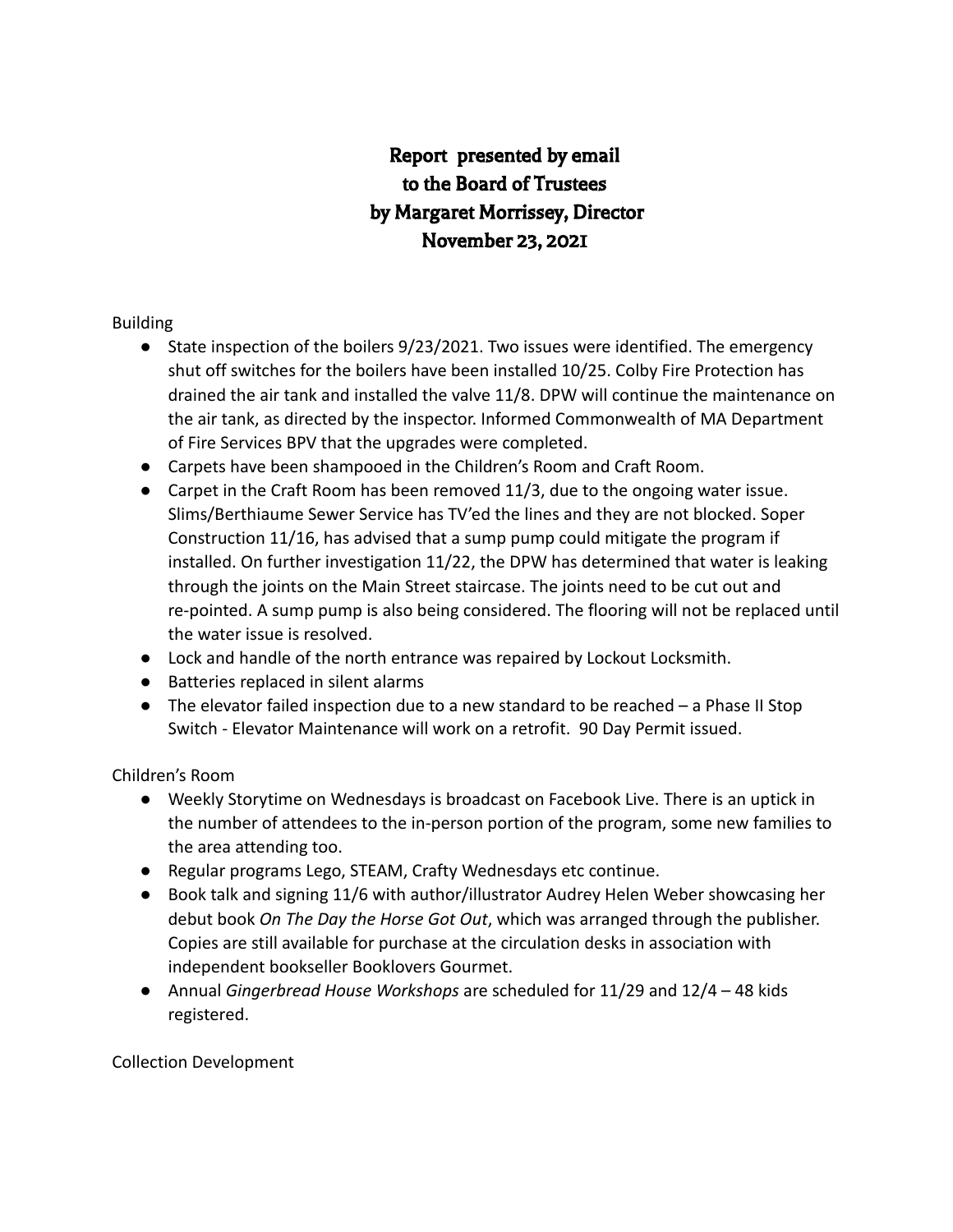- Circulation staff in the adult department are continuing shelf checking and verification against the catalog – ongoing project.
- Library Director is ordering materials while the Adult Services Librarian position is vacant.

## COVID-19

- Received a call that one of the program attendees has tested positive for the virus. The Health Director advised that the seven attendees should be contacted and advised to quarantine for 5 days unless they have symptoms. In that case they should be tested right away.
- Staff continues to offer Curbside Delivery Service.
- Mask mandate in effect since 9/22 in all municipal buildings.
- Senior Tax Abatement program suspended.

#### Donation

- A donation of \$1,000 was received from a Sturbridge patron whose son spent hours as a child at the Jacob Edwards Library. He passed away last year and she wished to honor his memory by connecting to the library with an unconditional donation. I mentioned that we have an original collection (3) paintings that were illustrations from a book and would like to consider using some of the money to purchase an original work of art. She was pleased with this idea and I would like to propose that the money be used to buy an illustration by Audrey Helen Weber (Southbridge High School graduate and a NYT Book Review illustrator among other accomplishments).
- 11/4 Linda Serleto Poli donated Margaret Octavia Champagne's framed Mary E Wells High School Diploma from June 26, 1924. With Ms Poli's permission, as the library already has a framed copy of the M E Wells Class of 1917, on display, it has been passed along to the Optical Heritage Museum.
- Janet Tieri Borden gifted a framed photograph from 1918, of Federico Nicholas Verna and Chiarina (nee Campilli) Verna and a history of the family, as well as some other photographs.

#### **Grants**

● Eagerly awaiting the announcement of the awards by the Southbridge Cultural Council for programs funded by Local Cultural Council grants.

#### Outreach

- Met with new Director of Charlton Public Library 11/19 and discussed areas of mutual interest.
- Meeting with the Southbridge Academy Principal Tiffany Greaney and Middle School English teacher Ana Bowden 11/23, to discuss regular visits by the Academy students.

Programs